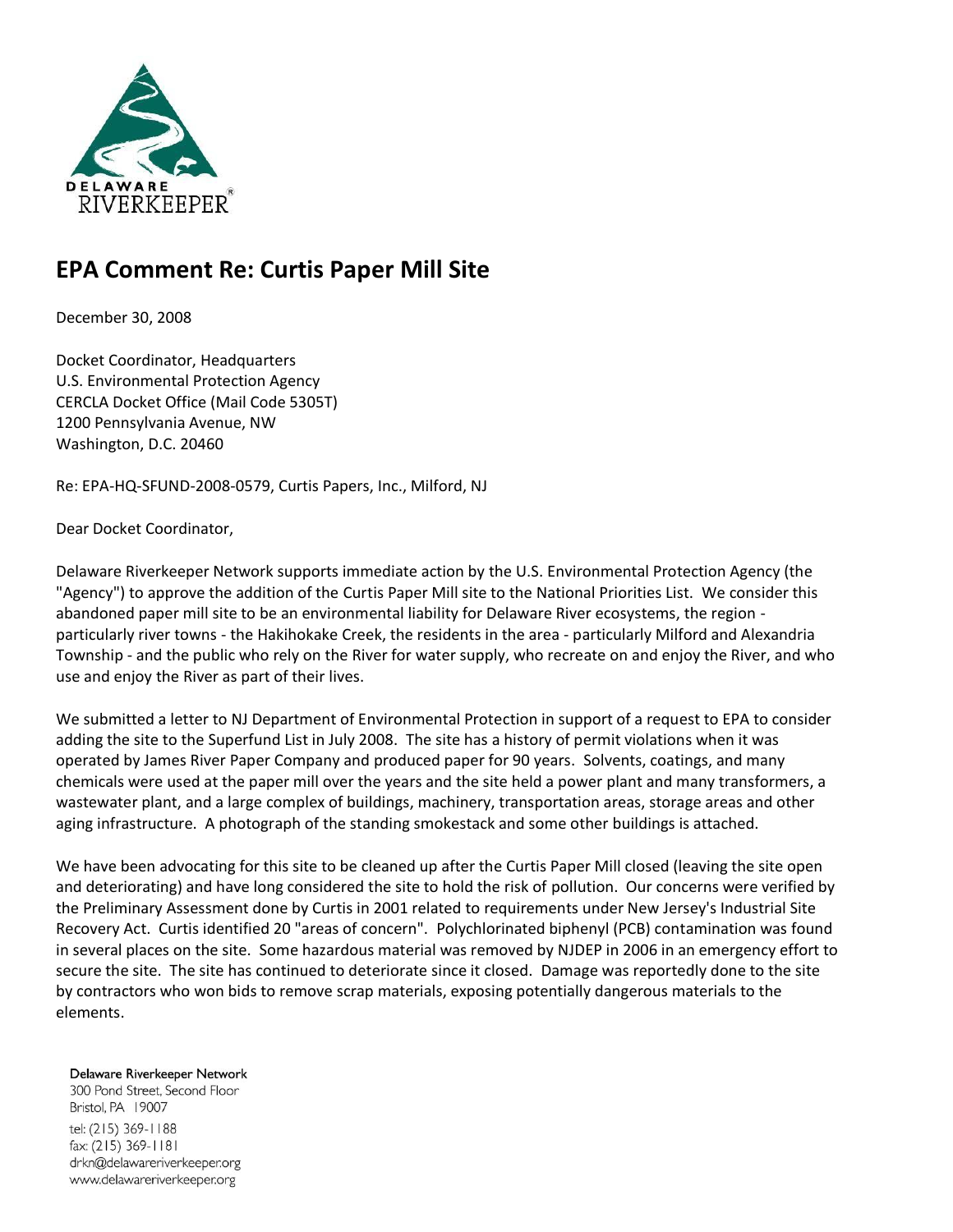According to the Agency's HRS Documentation Record and Site Summary, a surface water migration pathway from the site exposes pollution to the environment. This pollution pathway is expected to release pollutants to drinking water sources and to threaten the human food chain through fish. Soil samples taken by the Agency in 2007 showed that PCBs were on site in transformers and other materials and were also present in the bank soil of the Hakihokake Creek (also known as Quequacommisacong) and in a discharge pipe to this creek. Sampling also showed that no PCBs were present in the Creek above the site and that there are no other known sources of PCBs in the region. The Hakihokake Creek flows directly to the Delaware River.

The Hakihokake Creek is a Category One waterway, classified by New Jersey due to its high quality resources which are greatly compromised by this site.<sup>[1]</sup> The Agency confirms that the creek is known habitat for federal and state threatened species, documenting that 13 different species have been identified in the creek and optimal habitat is present. The Agency also documents that a fisherman was observed fishing from the creek and verified that the fish were eaten, making the creek a fishery. This means that the creek is within an "actual human food chain contamination". The creek enters the Delaware River at about river mile 167.2.

The proximity of the plant site to the Hakihokake Creek and the Delaware River and the finding of PCBs in the creek's bank soil and floodplain as well as in a drain pipe that discharges to the creek, present a likelihood that the PCBs may have already migrated and will migrate into the future into the creek and the river. Other pollutants may also be entering the river from the site. The Agency states that there is a closed wastewater Outfall (#001), drainage ditches and overland flow in other parts of the site (that do not flow to the Hakihokake Creek) that carry runoff to the river. Also, there is an unnamed tributary (an intermittent tributary) that carries water from the site to the river. This tributary borders the south side of the property, is connected to the site directly by pipes and overland flow and flows into the river at about river mile 166.8. Floodwaters from the Delaware River (which has flooded three times between 2004 and 2006) may cause pollutants to be further released to the riparian soils and river. These pathways are available to polluted runoff and should be tested and evaluated by the Agency so that action can be taken to remove any pollution sources, remediate the soil, and prevent runoff from carrying PCBs and other pollutants to the river.

DRN suggests that the presence of other hazardous materials at the site is high due to the nature and longevity of the manufacturing done there. Many chemicals were handled and used such as solvents and coatings. Also, the Agency discovered at least one unpermitted discharge there, several nonpoint source pollution pathways as well as permitted discharges. The Agency should not conclude that hazardous substances are not present and do not pose a pollution and health risk; the Agency does confirm that surface water migration of hazardous waste is present at the site yet in many instances not enough information is present to assign hazardous waste ratings in the Agency's document. It is stated in the Agency's report that there were a limited number of samples taken. The necessary sampling and information gathering (such as location of all sumps and other machinery on site) needs to be done to identify all pollutants and hazardous materials so that an accurate hazardous waste quantity and area can be assigned and a plan can be made to remove the material.

The presence of PCBs at so many locations at the site is alarming. Many areas tested showed the presence of PCBs and the Agency states that not all areas that may contain PCBs were sampled yet. PCBs are a problem pollutant in the Delaware River. DRN is actively involved in attempting to develop a program for the removal of PCBs from the Delaware River environment as a member of the Delaware River Basin Commission (DRBC)-led TMDL Implementation Advisory Committee (IAC) for PCBs in the River. We consider the control and removal of PCBs from the Delaware River to be an essential task that has the highest priority to protect the environment, fish, aquatic life and wildlife (including known federal and state listed threatened species) as well as water supply and human health.

The Agency recognizes Pennsylvania's Point Pleasant Pumping Station which is about 10 miles downstream and withdraws 20 million gallons of water per day (MGD). DRN points out that this station will soon take up to 40 MGD. The water from the Pt. Pleasant Pump is also used to maintain flows in the North Branch of the Neshaminy Creek and the East Branch of the Perkiomen Creek, spreading pollution from this site even further into the environment. The Agency does not assign a potential contamination value to the drinking water drawn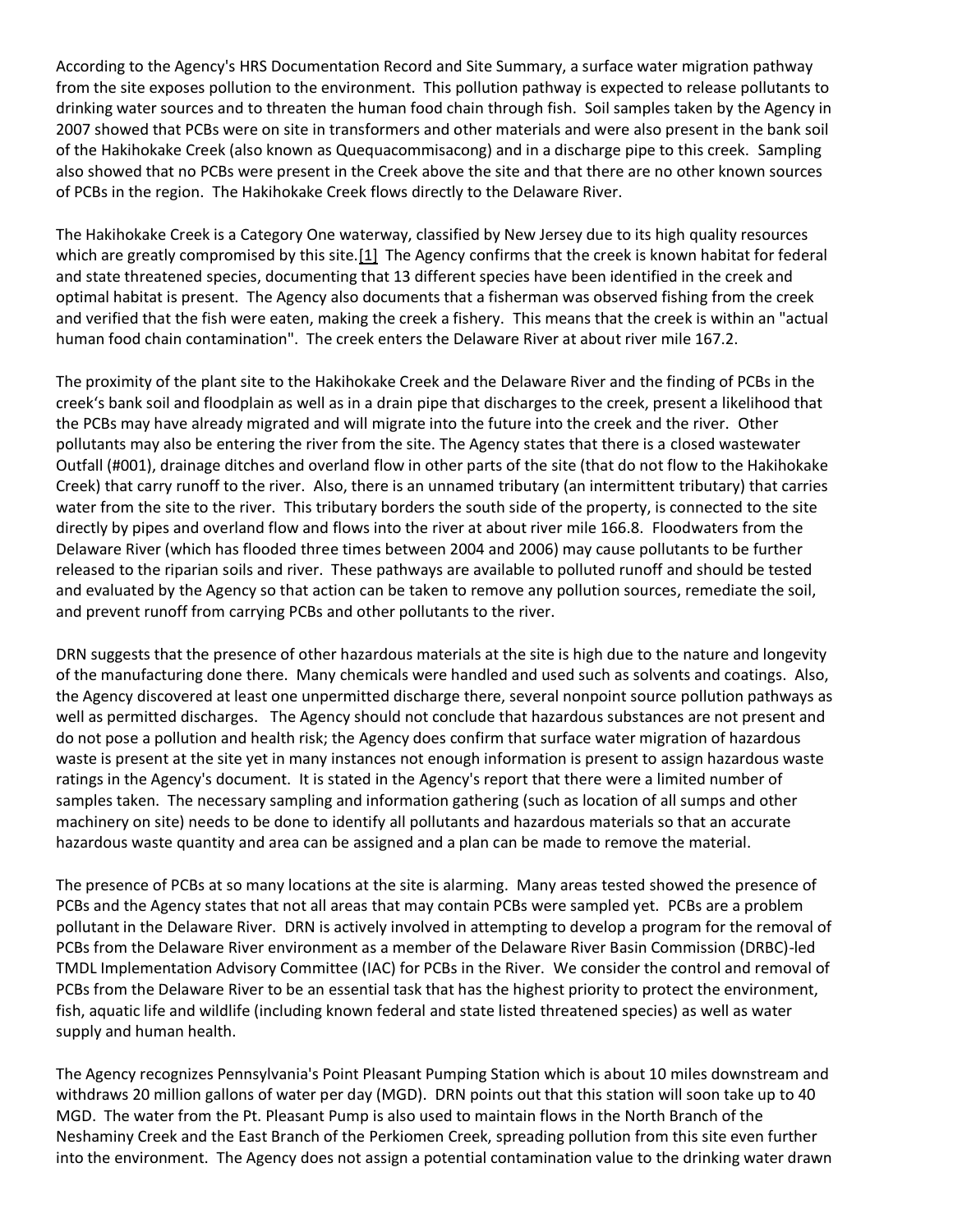by the Pt. Pleasant Station because of its multiple use as flow augmentation in the East Branch of the Perkiomen Creek and recreational use in Lake Galena. However, DRN suggests that calculations can accurately be performed to measure the amount that is used for drinking water by the company that purveys that water to its customers from the Forest Park Water Treatment Facility. Even if an exact gallonage cannot be certain, there should be enough information to allow for a score that reflects the danger of contamination for this critical drinking water supply for Bucks and Montgomery Counties, PA.

The Delaware River's drinking water is at risk due to pollution from this site. 2.9 million people downstream of this location rely on the Delaware River for drinking water and all sources that could potentially be contaminated should be analyzed and given a potential contamination value by the Agency. The cities of Philadelphia, PA, Trenton, NJ, Morrisville, PA and residents of Southern New Jersey served by New Jersey American Water Company all drink water withdrawn for the Delaware River.

Approximately 500,000 people get water through New Jersey's Delaware and Raritan Canal, about 14 miles downstream at about river mile 152.8. The Delaware and Raritan Canal's water supply is managed by the New Jersey Water Supply Authority, who should be contacted for an accurate estimate of the drinking water use that can be affected by this site; 100 MGD can be drawn from the Delaware River into the feeder canal and more can be withdrawn in drought. A potential contamination factor value should be assigned to this water source for Central New Jersey.

According to the NJ Water Supply Authority:

"The Delaware and Raritan Canal was originally constructed in 1834 and operated as a barge canal until 1932. The Canal was taken over by the State of New Jersey from the Pennsylvania Railroad Company in 1934. During the 1950's the Canal was rehabilitated to serve as a public water supply transmission system. In 1974 the Canal was designated as a State Park and was also placed on the State and Federal Registry of Historic Sites.

Originally, the navigable Delaware and Raritan Canal consisted of 43 miles of main Canal between the Delaware River at Bordentown and the Raritan River at New Brunswick and 22 miles of feeder Canal between Bulls Island in Hunterdon County and the City of Trenton. The present Canal Water Supply Transmission Facility is 60 miles long with its Delaware River intake at Bulls Island in Hunterdon County and its outlet at the Raritan River in the City of New Brunswick.["\[2\]](http://delawareriverkeeper.org/newsresources/factsheet.asp?ID=89#_ftn2)

Other river towns withdraw drinking water from the Canal and/or river, depending on need and seasonal fluctuations of other sources. An example is the City of Lambertville at river mile 149 that can and does use the Canal water when necessary. Approximately 1,750 consumers rely on the water from the Lambertville system, totaling about .4 MGD. This water supply should also be assigned a potential contamination value.

The Delaware River is a federally-designated Wild and Scenic River due to its outstanding natural values and this part of the Lower Delaware River is protected by Special Protection Waters regulations at the Delaware River Basin Commission, providing stricter pollution controls to protect its high water quality from degradation[.\[3\]](http://delawareriverkeeper.org/newsresources/factsheet.asp?ID=89#_ftn3) The wildlife that use the River and riparian areas as habitat are dependent on the high quality of these resources; resident wildlife and migrating birds both rely on the river's high quality. The river corridor is a major migration pathway for tropical birds and for fish and eels. The wildlife, fish, aquatic life and other living creatures that rely on the river all need to be considered by the Agency. These should all be assigned a value by the Agency in terms of potential contamination.

The Delaware and Raritan (D and R) Canal State Park and its trail system ends just south of the Mill. The Park is a centerpiece of public parks in Central New Jersey, following the Delaware River from just below the mill site to West Trenton and then on to New Brunswick, a total of 60 miles. The D and R Canal State Park and trail are heavily used by hikers, bikers, birders and naturalists. The park's trail system was designated a National Recreation Trail in 1992[.\[4\]](http://delawareriverkeeper.org/newsresources/factsheet.asp?ID=89#_ftn4) The Park and trail are impacted by potential contamination and should be assigned a value by the Agency. See map attached.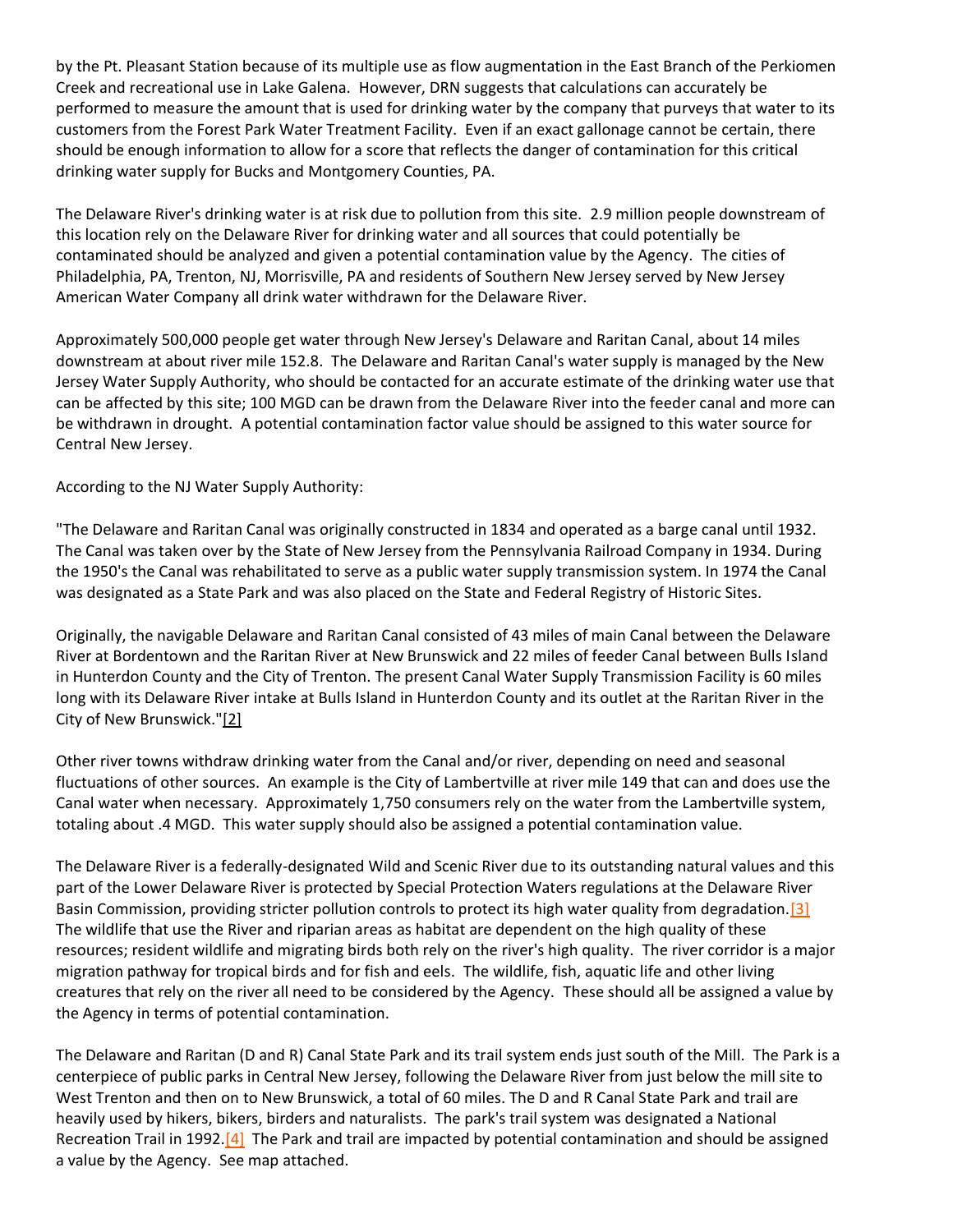Recreationally, the River at this location and downstream is used heavily by boaters, fishermen, canoeists and swimmers and is a key economic engine in terms of ecotourism for the region. The presence of PCBs and other dangerous contaminants directly exposes the River, recreators and all those downstream to pollution and a degradation of its environmental assets. This potential contamination should be assigned a value by the Agency.

The Agency states that the Delaware River is a human food chain as well because of the fishery and the fact that fish are eaten from the River. However, the Agency does not assign a score to this fishery. The Agency should interview fishermen to evaluate the level of fishing and the potential for contamination of the food chain. There are fishermen that use the river recreationally and for catching fish to consume; this use is an important and popular use of the Delaware River at this location and downstream. A potential human food chain contamination value should be assigned.

DRN does not agree that the flow of the Delaware River adds enough dilution to discount the danger of contamination form this site. This is particularly true considering low flows and recurring drought conditions (and less dilution) in the river which must be factored in when potential contamination is evaluated. Unfortunately, the possibility of drought is always present for the Delaware River. Drought conditions can develop quickly within a season. DRBC points out that in 2001, the season began with 100% full, spilling reservoirs (holding 271 billion gallons of water) but less than 8 months later, the reservoirs were at 23.4% of capacity, holding just 63.348 billion gallons combined. It took until spring 2003 to refill.<sup>[5]</sup> There have been 11 droughts managed by the DRBC since 1980[.\[6\]](http://delawareriverkeeper.org/newsresources/factsheet.asp?ID=89#_ftn6)

DRN is a nonprofit member-supported organization dedicated to the protection of the Delaware River and its tributaries and habitats. We submit this comment on behalf of our members and the Delaware River's living ecosystems. We thank the Agency for the opportunity to comment on this important issue and urge quick action to add the Curtis Paper Mill Site to the National Priorities List. We look forward to the clean up by the Agency of this site, now a liability for the Delaware River, its ecosystems and communities.

Sincerely,

Maya K. van Rossum the Delaware Riverkeeper

Tracy Carluccio Deputy Director

## [\[1\]](http://delawareriverkeeper.org/newsresources/factsheet.asp?ID=89#_ftnref1)

NJDEP Surface Water Quality Standards, N.J.A.C. 7:9B.

[\[2\]](http://delawareriverkeeper.org/newsresources/factsheet.asp?ID=89#_ftnref2)

http://www.njwsa.org/html/d\_\_\_r\_canal.html

#### [\[3\]](http://delawareriverkeeper.org/newsresources/factsheet.asp?ID=89#_ftnref3)